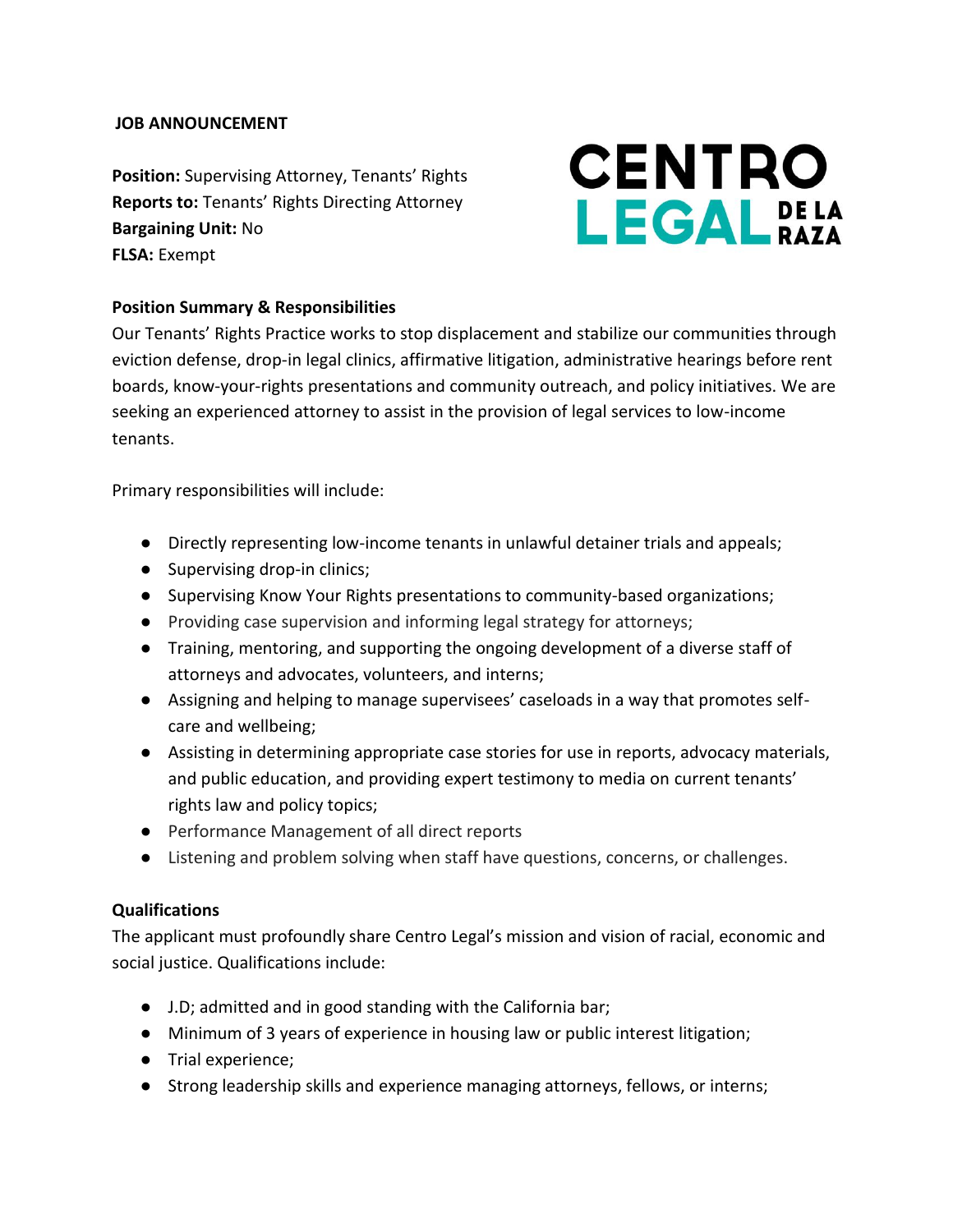- Knowledge of and adherence to community lawyering principles;
- Excellent writing, research, analytical, and verbal communication skills;
- A demonstrated commitment to civil liberties, tenants' rights, or public interest law;
- Demonstrated ability to work cooperatively on projects with lawyers, other staff members, and diverse community organizations;
- Demonstrated commitment to diversity within the office and a personal approach that values all individuals and respects differences regarding race, ethnicity, age, gender identity and expression, sexual orientation, religion, ability, socio-economic circumstance, immigration status, and record of arrest or conviction; and
- Familiarity in working with clients in crisis or who are trauma survivors.
- Fluency in Spanish, Mandarin, Cantonese, or Vietnamese, a plus

## **Compensation**

Salary is competitive and commensurate with experience. We provide a generous benefits package, including life insurance, LTD, leave policies, vacation, and December holiday office closure at full pay.

## **To Apply**

Review of applications will begin immediately and continue until the position is filled. Applicants are encouraged to apply as soon as possible. Submit: 1) cover letter, 2) resume, and 3) a list of three professional references. Include "Tenants' Rights Supervising Attorney" in the subject line. Please email application materials directly to [jobs@centrolegal.org](mailto:jobs@centrolegal.org)

As you prepare your application, please consider how your background and experience, professional or otherwise, have prepared you to: (1) serve our diverse client base effectively, (2) work effectively with colleagues from different backgrounds than your own, (3) acknowledge the systemic barriers that our clients face, and (4) contribute to our efforts to fight for racial justice? Feel free to think broadly about your response to this question, provide examples, and apply various aspects of your life and personal experiences.

# **POSITION OPEN UNTIL FILLED**

#### **About Centro Legal de la Raza**

Founded in 1969 and headquartered in Oakland, California, Centro Legal de la Raza (Centro Legal) is a comprehensive legal services and advocacy organization protecting and advancing